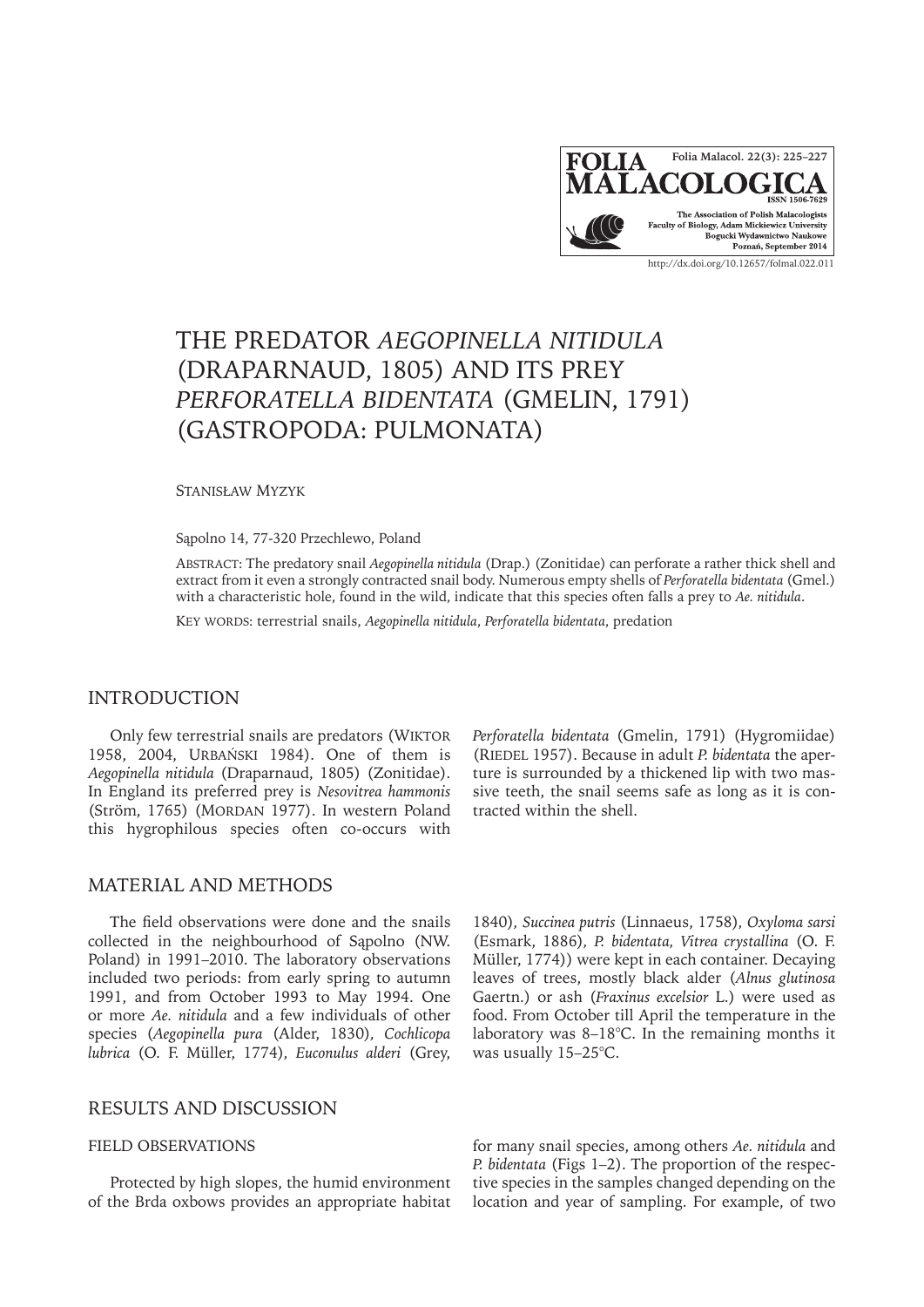samples collected in the same place, the one from 27.09.1991 (n=77) contained 18 *Ae. nitidula* and 12 *P. bidentata*, and the one from 20.04.2010 (n=82) – 70 *Ae. nitidula* and 4 *P. bidentata*. The maximum shell size of *Ae. nitidula* was: I – width 10.8 mm/4.7 whorls, II – width 10.6 mm/4.8 whorls. The shell of *P. bidentata* reached the maximum width of 6.8–9.5 mm and 5.6–6.6 whorls. Some of the live snails found in the field had characteristically damaged shell near the aperture (Fig. 3).

Among the empty shells of adult *P. bidentata* collected in the field (n=194) 14.9% had damaged surface (Fig. 3), and 33.0% had perforated body whorl (Fig. 4). Depending on the year, the percentage of perforated shells varied from 27.5 to 41.3%, and of shells with damaged surface from 9.8 to 19.6%. Likewise, empty juvenile shells had traces of aggression of *Ae.*  *nitidula* (25.9% with holes, 3.7% with damaged surface). Perforated shells of other species were rather rarely found (*Ae. pura*, *Cochlicopa lubrica, Euconulus alderi, Vitrea crystallina* and even young *Ae. nitidula*).

#### LABORATORY OBSERVATIONS

In laboratory *Ae. nitidula* ate dead snails and attacked live ones. It was the most active in spring and summer. The body of dead snails and live Succineidae were usually extracted through the aperture. However, in some cases the predator could perforate the shell wall when the prey's body was strongly contracted. Because the speed of crawling of *Ae. nitidula* is rather small (ca. 0.5 mm per second), mainly snails lying on the ground with the shell aperture facing upward were threatened. During attack

 $\overline{2}$  $\overline{3}$ Δ

Figs 1–4. *Aegopinella nitidula* (1), *Perforetella bidentata* (2), *P. bidentata*, shell surface damaged by *Ae. nitidula* (3), *P. bidentata*, shell perforated by *Ae. nitidula* (4)